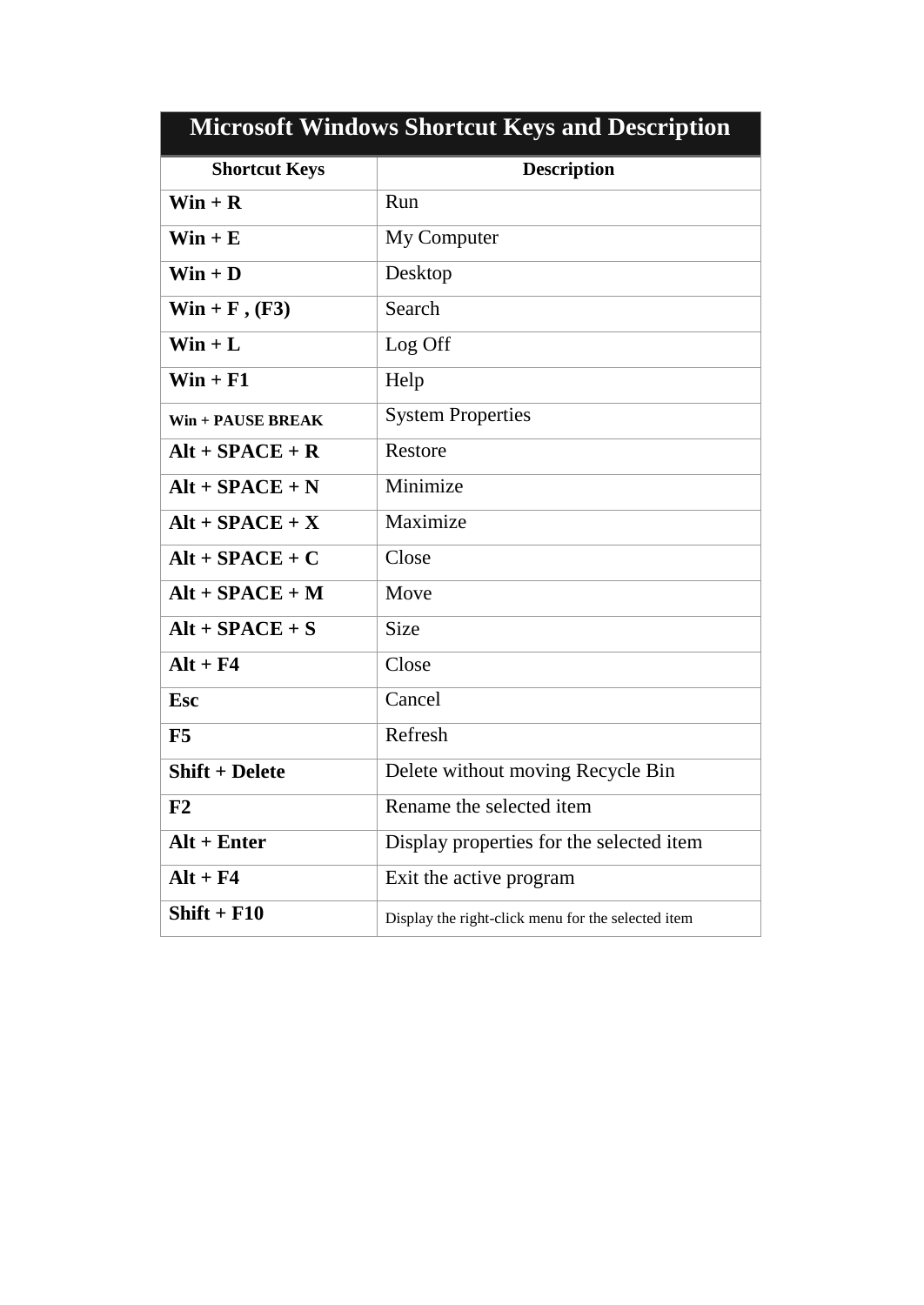| <b>Microsoft Word Shortcut Keys and Description</b> |                             |  |
|-----------------------------------------------------|-----------------------------|--|
| <b>Shortcut Keys</b>                                | <b>Description</b>          |  |
| $CTRL + A$                                          | <b>Select All</b>           |  |
| $CTRL + B$                                          | <b>Selected Text Bold</b>   |  |
| $CTRL + C$                                          | <b>Selected Text Copy</b>   |  |
| $CTRL + D$                                          | Open Font Dialog box        |  |
| $CTRL + E$                                          | <b>Center Alignment</b>     |  |
| $CTRL + F$                                          | Find                        |  |
| $CTRL + G$                                          | Go to                       |  |
| $CTRL + H$                                          | Replace                     |  |
| $CTRL + I$                                          | <b>Selected Text Italic</b> |  |
| $CTRL + J$                                          | Justify Alignment           |  |
| $CTRL + K$                                          | <b>Insert Hyperlink</b>     |  |
| $CTRL + L$                                          | Left Alignment              |  |
| $CTRL + M$                                          | Left Indent the Hanging     |  |
| $CTRL + N$                                          | <b>Blank New Document</b>   |  |
| $CTRL + O$                                          | Open                        |  |
| $CTRL + P$                                          | Print                       |  |
| $CTRL + R$                                          | <b>Right Alignment</b>      |  |
| $CTRL + S$                                          | Save                        |  |
| $CTRL + T$                                          | Paragraphs Hanging Indent   |  |
| $CTRL + U$                                          | Underline                   |  |
| $CTRL + V$                                          | Paste                       |  |
| $CTRL + W (Ctrl + F4)$                              | Close The Window            |  |
| $CTRL + X$                                          | Cut                         |  |
| $CTRL + Y$                                          | Redo                        |  |
| $CTRL + Z$                                          | Undo                        |  |
| $CTRL + 1$                                          | <b>Single Line Space</b>    |  |
| $CTRL + 2$                                          | Double Line Space           |  |
| $CTRL + 5$                                          | 1.5 Line Space              |  |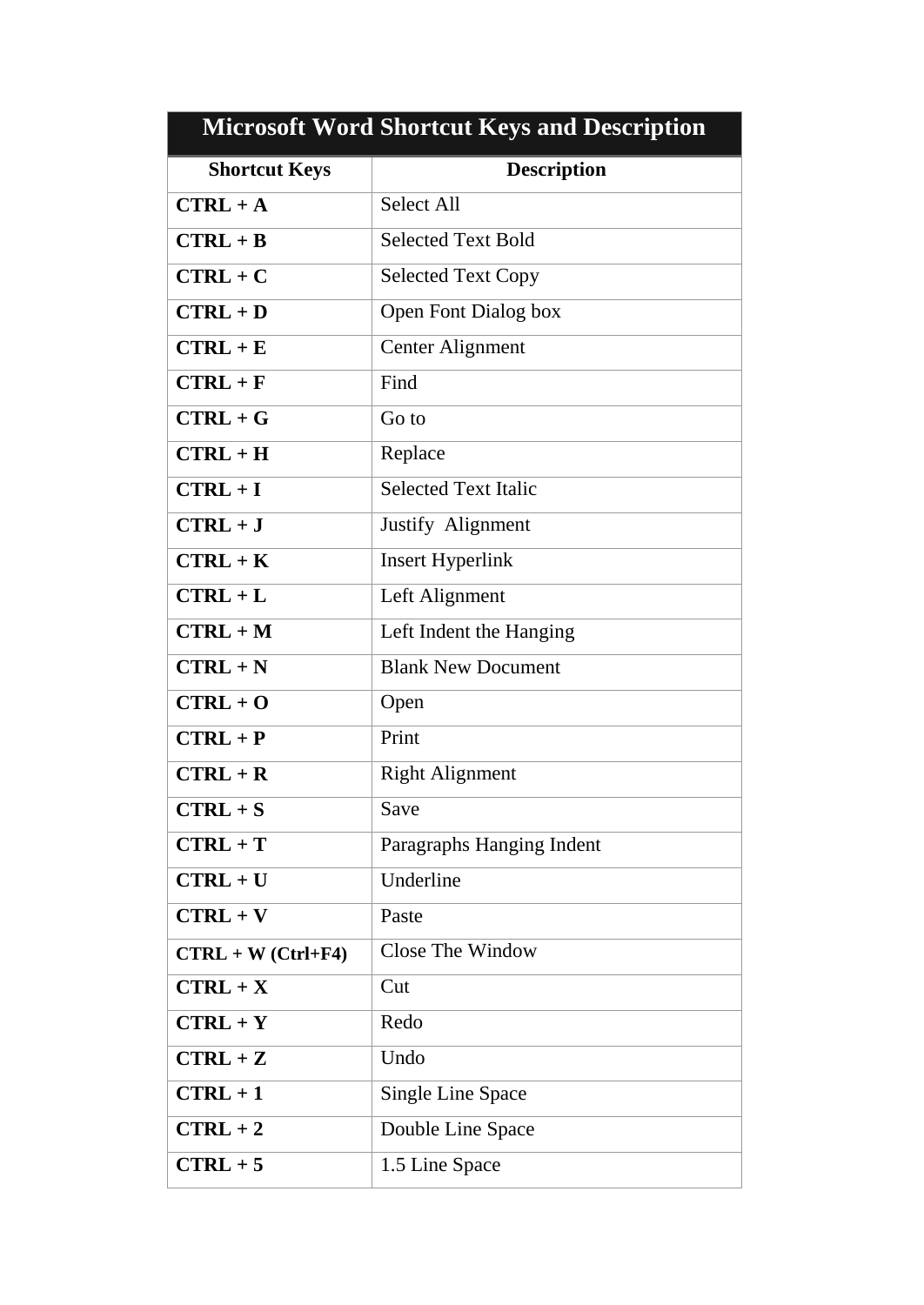| <b>Microsoft Word</b>   |                                               |  |  |
|-------------------------|-----------------------------------------------|--|--|
| F1                      | Help                                          |  |  |
| F <sub>4</sub>          | Repeat the last action                        |  |  |
| F5                      | Find, Replace, Go to                          |  |  |
| F7                      | <b>Spelling and Grammar</b>                   |  |  |
| <b>F12</b>              | Save As                                       |  |  |
| $Ctrl + Shift + A$      | <b>UPPER CASE</b>                             |  |  |
| $Ctrl + Shift + K$      | lower case                                    |  |  |
| $Ctrl + Shift + C$      | Copy formatting only                          |  |  |
| $Ctrl + Shift + V$      | Paste formatting only                         |  |  |
| $Ctrl + Shift + N$      | <b>Clear All Formatting</b>                   |  |  |
| $Ctrl + Space$          | <b>Clear All Formatting</b>                   |  |  |
| $Ctrl + Shift + G$      | <b>Word Count</b>                             |  |  |
| $Ctrl + Shift + W$      | Underline words but not spaces                |  |  |
| $Ctrl + Shift + D$      | Double-underline                              |  |  |
| $Ctrl + Shift + H$      | Hidden text formatting                        |  |  |
| $Ctrl + Shift + T$      | Reduce a left hanging indent                  |  |  |
| $CTRL + Shift + L$      | Quickly create a bullet point                 |  |  |
| $CTRL + Shift + F$      | Quickly changed the font                      |  |  |
| $CTRL + Shift + P$      | Quickly changed the font size                 |  |  |
| $CTRL + Shift + >$      | Increase font size 2pt (Up to 12pt)           |  |  |
| $CTRL + Shift + <$      | Decrease font size 2pt (Up to 12pt)           |  |  |
| $CTRL +$ ]              | Increase font 1pt                             |  |  |
| $CTRL + [$              | Decrease font 1pt                             |  |  |
| $CTRL + Home$           | Cursor to the beginning of the document       |  |  |
| $CTRL + End$            | Cursor to the End of the document             |  |  |
| <b>CTRL</b> + Backspace | To delete the word to the Left of the cursor  |  |  |
| <b>CTRL</b> + Delete    | To delete the word to the Right of the cursor |  |  |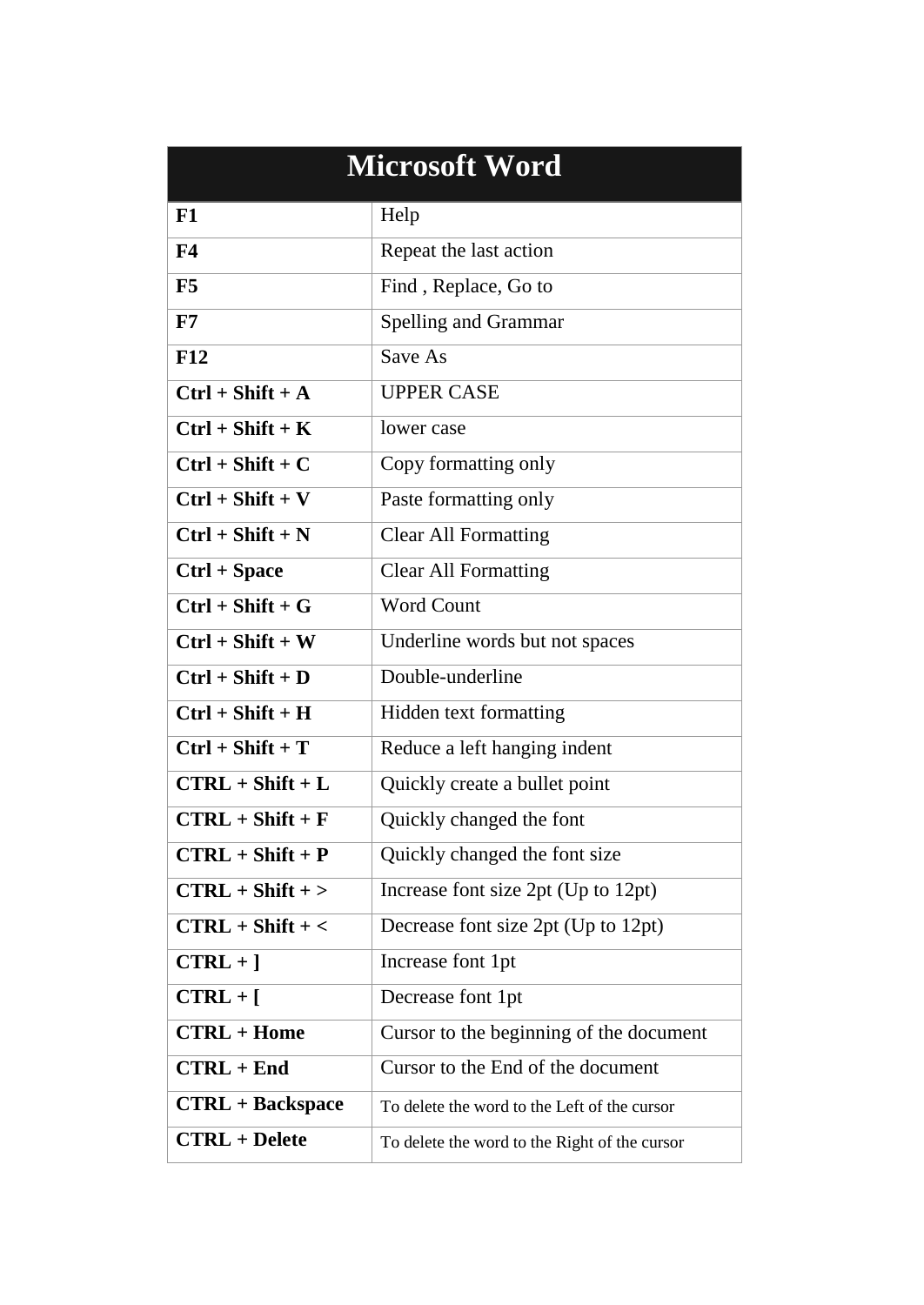| <b>Microsoft Word</b>        |                                                          |  |  |
|------------------------------|----------------------------------------------------------|--|--|
| $Alt + Ctrl + I (Ctrl + F2)$ | Print preview                                            |  |  |
| $Alt + Ctrl + M$             | Insert a comment                                         |  |  |
| $Alt + Ctrl + N$             | Switch to Draft (Normal) view                            |  |  |
| $Alt + Ctrl + V$             | Paste special                                            |  |  |
| $Alt + Ctrl + Z$             | Switch between the last four places that you have edited |  |  |
| $Alt + Shift + D$            | Insert current date                                      |  |  |
| $Alt + Shift + T$            | Inert current time                                       |  |  |
| $Ctrl + F10$                 | Maximize and Restore program window                      |  |  |
| $Ctrl + Shift +=$            | Superscript                                              |  |  |
| $Ctrl +=$                    | Subscript                                                |  |  |

| <b>Keyboard Symbol</b> |                         |           |                          |  |  |
|------------------------|-------------------------|-----------|--------------------------|--|--|
| $+$                    | Plus                    | "         | Double Quote             |  |  |
| ۰                      | <b>Minus</b>            | &         | Ampersand                |  |  |
| ∗                      | Asterisk                | #         | Hash                     |  |  |
|                        | Slash                   | \$        | Dollar                   |  |  |
|                        | Back slash              | $\lambda$ | Caret                    |  |  |
| $\frac{0}{0}$          | Percent                 | $\,<\,$   | Lesser than              |  |  |
|                        | Vertical bar            | $\geq$    | Greater than             |  |  |
| ∼                      | Tilde                   | $=$       | Equal to                 |  |  |
| $\boldsymbol{?}$       | Question mark           |           | <b>Open Parenthesis</b>  |  |  |
|                        | <b>Exclamation mark</b> |           | <b>Close Parenthesis</b> |  |  |
| ,                      | Comma                   |           | Open bracket             |  |  |
|                        | Full stop               |           | Close bracket            |  |  |
| ۰                      | Semicolon               |           | Open Set bracket         |  |  |
|                        | Colon                   | ł         | Close Set bracket        |  |  |
| ٠                      | Apostrophe              |           | Underscore               |  |  |